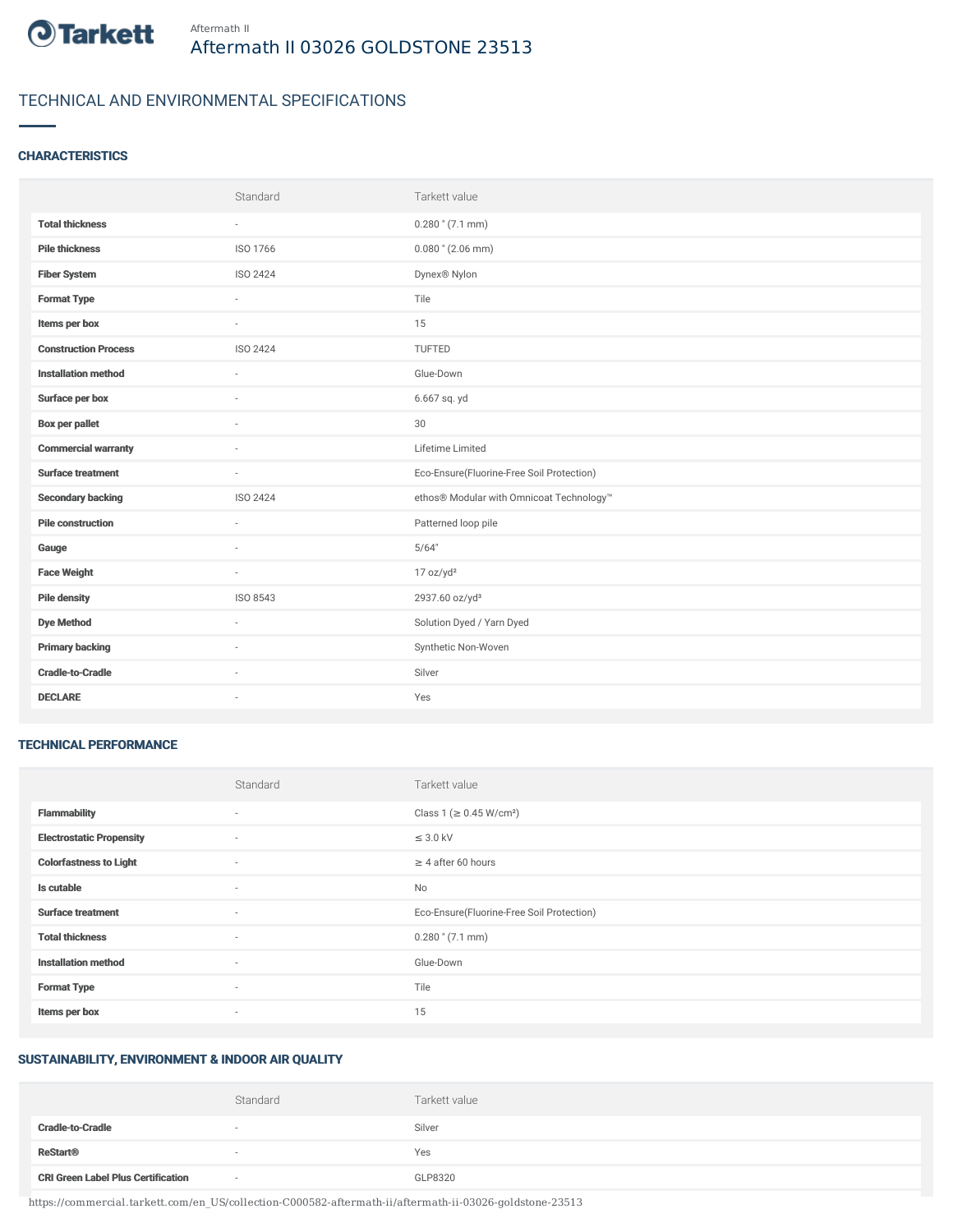

# Aftermath II 03026 GOLDSTONE 23513

|                                            | Standard                 | Tarkett value                                                  |
|--------------------------------------------|--------------------------|----------------------------------------------------------------|
| <b>DECLARE</b>                             | $\overline{\phantom{a}}$ | Yes                                                            |
| <b>Recycled Content - Production Waste</b> | $\sim$                   | 24 %                                                           |
| <b>Third Party Certification NSF-140</b>   | $\sim$                   | Platinum                                                       |
| <b>Antimicrobial Chemicals</b>             | ۰                        | No antimicrobials (EPA Registered pesticides) added to product |
| <b>Post Consumer recycled content</b>      | $\sim$                   | 35 %                                                           |

### CHARACTERISTICS & TECHNICAL PERFORMANCE

|                                 | Standard                 | Tarkett value                             |
|---------------------------------|--------------------------|-------------------------------------------|
| <b>Total thickness</b>          | ASTM F386                | $0.280$ " (7.1 mm)                        |
| <b>Type of product</b>          | ä,                       | <b>Textile Flooring</b>                   |
| Length                          |                          | 24"                                       |
| Width                           | $\sim$                   | $24$ "                                    |
| Pattern                         |                          | Aftermath II 03026                        |
| <b>Commercial warranty</b>      |                          | Lifetime Limited                          |
| <b>Flammability</b>             | ASTM E648                | Class 1 (≥ 0.45 W/cm <sup>2</sup> )       |
| <b>Smoke Density</b>            | ASTM E662                | 450 or Less                               |
| <b>Surface treatment</b>        | $\sim$                   | Eco-Ensure(Fluorine-Free Soil Protection) |
| <b>Installation method</b>      | $\sim$                   | Glue-Down                                 |
| Pattern type                    |                          | Geometric                                 |
| <b>Format Type</b>              |                          | Tile                                      |
| <b>Construction</b>             | $\sim$                   | Stratatec <sup>®</sup> Patterned Loop     |
| Soil protection                 |                          | Application Rate: 2% of Face Weight       |
| <b>Pile construction</b>        |                          | Patterned loop pile                       |
| <b>Surface Flammablity</b>      | ×,                       | Meets CAN/CGSB-4.2 No.27.6/DOC FF 1-70    |
| <b>Electrostatic Propensity</b> |                          | $\leq$ 3.0 kV                             |
| Gauge                           | ×,                       | 5/64"                                     |
| <b>Colorfastness to Light</b>   | AATCC 16E                | $\geq 4$ after 60 hours                   |
| <b>Stitches/Rows per Inch</b>   | ä,                       | 8.50 /in                                  |
| <b>Pile thickness</b>           | ASTM D5848               | $0.080$ " (2.06 mm)                       |
| Average pile height             | ×,                       | $0.185$ " $(5 \text{ mm})$                |
| <b>Pile density</b>             |                          | 2937.60 oz/yd <sup>3</sup>                |
| <b>Fiber System</b>             |                          | Dynex® Nylon                              |
| <b>Dye Method</b>               | ×,                       | Solution Dyed / Yarn Dyed                 |
| <b>Secondary backing</b>        |                          | ethos® Modular with Omnicoat Technology™  |
| <b>Primary backing</b>          | $\overline{\phantom{a}}$ | Synthetic Non-Woven                       |
| Pattern scale                   | $\overline{\phantom{a}}$ | Large                                     |
| Pattern match                   | i.                       | $\mathsf{No}$                             |
| Pattern repeat length           |                          | 218.35"                                   |
| Pattern repeat width            | i.                       | 72"                                       |
| Items per box                   | i.                       | 15                                        |